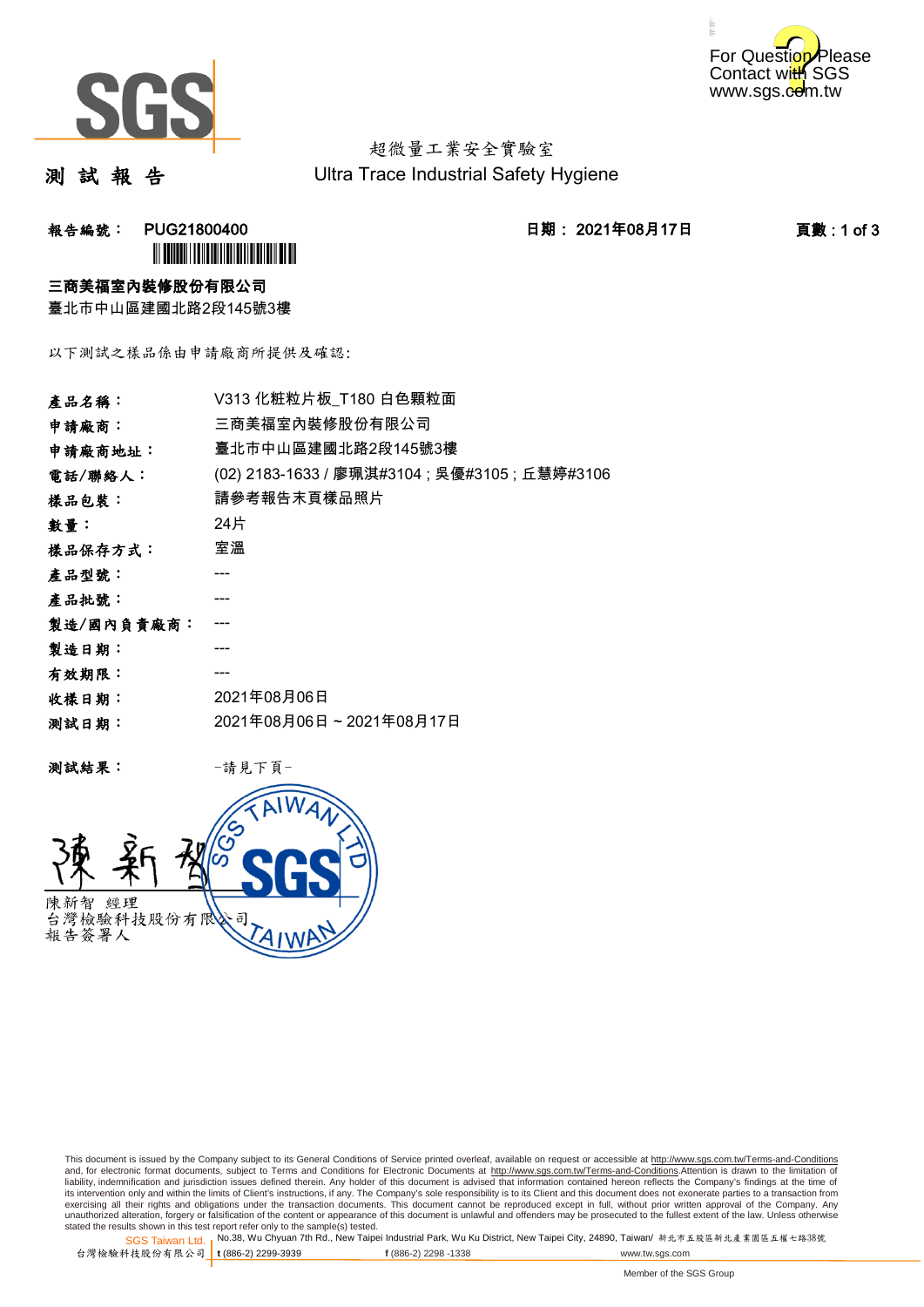

### 超微量工業安全實驗室 Ultra Trace Industrial Safety Hygiene

測 試 報 告

## **報告編號: PUG21800400 日期: 2021年08月17日 頁數:2 of 3 ÌN DIANA NA MARA A CHAIR AN AN DIANA NA MAR**

三商美福室內裝修股份有限公司

臺北市中山區建國北路2段145號3樓

#### 測試結果:

| 测試項目      | CAS NO.       | 测試方法                                | 測試<br>結果 | 定量/偵測<br>極限 | 單位   |
|-----------|---------------|-------------------------------------|----------|-------------|------|
| 甲醛釋出量-平均值 | $50-00-0$     | 本測試參考CNS2215, 以分光光度計<br>(UV/VIS)檢測。 | 0.442    | 0.0290      | mg/L |
| 甲醛釋出量-最大值 | $50 - 00 - 0$ | ┃本測試參考CNS2215,以分光光度計<br>(UV/VIS)檢測。 | 0.449    | 0.0290      | mg/L |

備註:

1.測試報告僅就委託者之委託事項提供測試結果,不對產品合法性做判斷。

2. 本測試報告之所有檢驗內容,均依委託事項執行檢驗,如有不實,願意承擔完全責任。

3. 本報告不得分離,分離使用無效。

4.若該測試項目屬於定量分析則以「定量極限」表示;若該測試項目屬於定性分析則以「偵測極限」表示。

5.低於定量極限/偵測極限之測定值以「N.D.」或「 陰性」表示。微生物測試低於定量極限以「<定量極限值」表示。

6.甲醛釋出量:

| 記號  | 甲醛釋出量平均值 | 甲醛釋出量最大值 |
|-----|----------|----------|
|     | $0.3$ 以下 | $0.4$ 以下 |
| - ا | $0.5$ 以下 | $0.7$ 以下 |
| ົ   | $1.5$ 以下 | $2.1$ 以下 |

 $-$  FND $-$ 

SGS Taiwan Ltd. 1 stated the results shown in this test report refer only to the sample(s) tested.<br>Stated the results shown in this test report refer only to the sample(s) tested.

台灣檢驗科技股份有限公司

This document is issued by the Company subject to its General Conditions of Service printed overleaf, available on request or accessible at http://www.sgs.com.tw/Terms-and-Conditions and, for electronic format documents, subject to Terms and Conditions for Electronic Documents at http://www.sgs.com.tw/Terms-and-Conditions.Attention is drawn to the limitation of liability, indemnification and jurisdiction issues defined therein. Any holder of this document is advised that information contained hereon reflects the Company's findings at the time of<br>its intervention only and within t exercising all their rights and obligations under the transaction documents. This document cannot be reproduced except in full, without prior written approval of the Company. Any<br>unauthorized alteration, forgery or falsifi